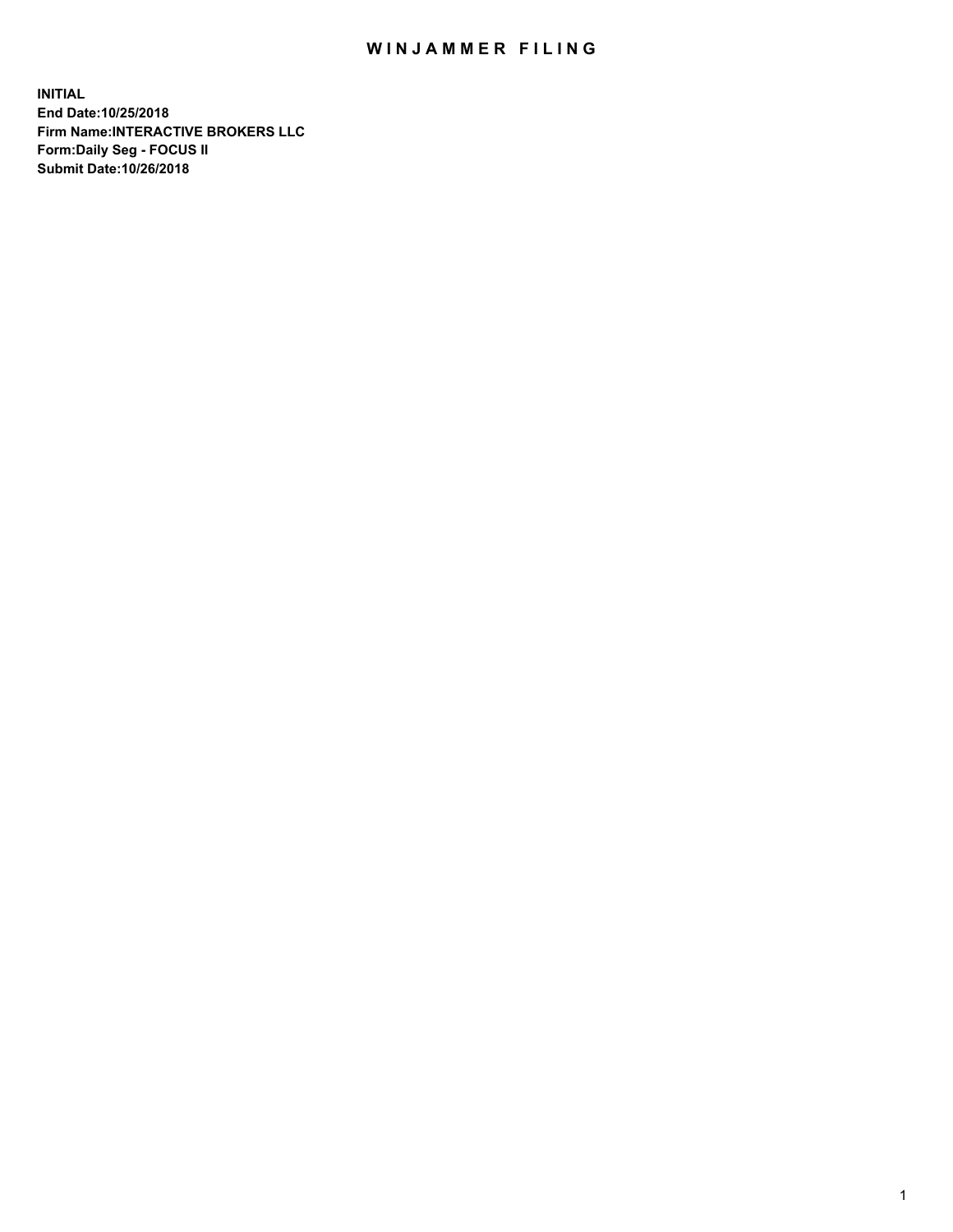**INITIAL End Date:10/25/2018 Firm Name:INTERACTIVE BROKERS LLC Form:Daily Seg - FOCUS II Submit Date:10/26/2018 Daily Segregation - Cover Page**

| Name of Company                                                                                                                                                                                                                                                                                                                | <b>INTERACTIVE BROKERS LLC</b>                                                                  |
|--------------------------------------------------------------------------------------------------------------------------------------------------------------------------------------------------------------------------------------------------------------------------------------------------------------------------------|-------------------------------------------------------------------------------------------------|
| <b>Contact Name</b>                                                                                                                                                                                                                                                                                                            | James Menicucci                                                                                 |
| <b>Contact Phone Number</b>                                                                                                                                                                                                                                                                                                    | 203-618-8085                                                                                    |
| <b>Contact Email Address</b>                                                                                                                                                                                                                                                                                                   | jmenicucci@interactivebrokers.c<br>om                                                           |
| FCM's Customer Segregated Funds Residual Interest Target (choose one):<br>a. Minimum dollar amount: ; or<br>b. Minimum percentage of customer segregated funds required:% ; or<br>c. Dollar amount range between: and; or<br>d. Percentage range of customer segregated funds required between:% and%.                         | $\overline{\mathbf{0}}$<br>$\overline{\mathbf{0}}$<br>155,000,000 245,000,000<br>0 <sub>0</sub> |
| FCM's Customer Secured Amount Funds Residual Interest Target (choose one):<br>a. Minimum dollar amount: ; or<br>b. Minimum percentage of customer secured funds required:%; or<br>c. Dollar amount range between: and; or<br>d. Percentage range of customer secured funds required between:% and%.                            | $\overline{\mathbf{0}}$<br>$\overline{\mathbf{0}}$<br>80,000,000 120,000,000<br>0 <sub>0</sub>  |
| FCM's Cleared Swaps Customer Collateral Residual Interest Target (choose one):<br>a. Minimum dollar amount: ; or<br>b. Minimum percentage of cleared swaps customer collateral required:% ; or<br>c. Dollar amount range between: and; or<br>d. Percentage range of cleared swaps customer collateral required between:% and%. | $\overline{\mathbf{0}}$<br>$\underline{\mathbf{0}}$<br>0 <sub>0</sub><br>0 <sub>0</sub>         |

Attach supporting documents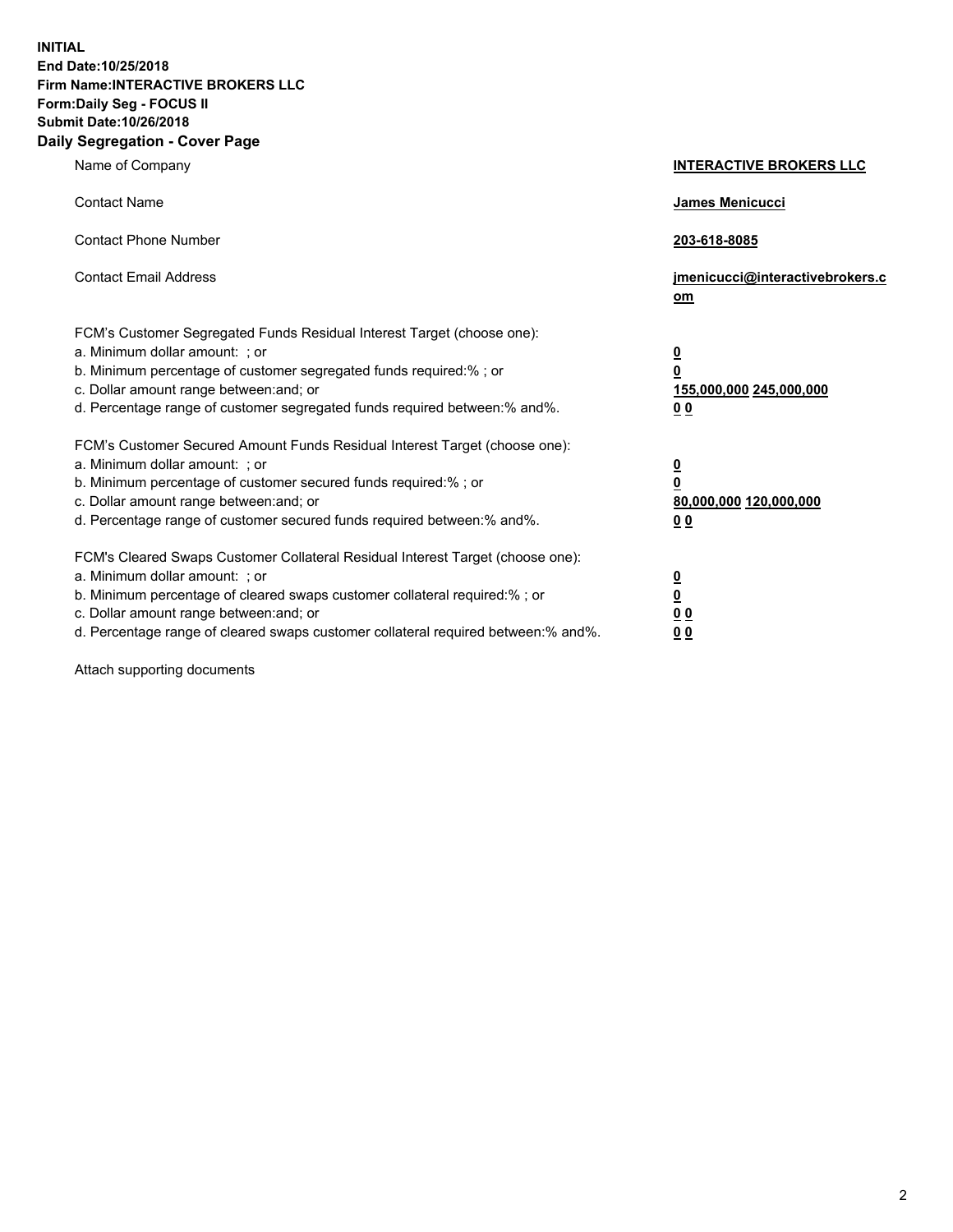## **INITIAL End Date:10/25/2018 Firm Name:INTERACTIVE BROKERS LLC Form:Daily Seg - FOCUS II Submit Date:10/26/2018 Daily Segregation - Secured Amounts**

|     | Dally Segregation - Secured Amounts                                                         |                                   |
|-----|---------------------------------------------------------------------------------------------|-----------------------------------|
|     | Foreign Futures and Foreign Options Secured Amounts                                         |                                   |
|     | Amount required to be set aside pursuant to law, rule or regulation of a foreign            | $0$ [7305]                        |
|     | government or a rule of a self-regulatory organization authorized thereunder                |                                   |
| 1.  | Net ledger balance - Foreign Futures and Foreign Option Trading - All Customers             |                                   |
|     | A. Cash                                                                                     | 476,434,899 [7315]                |
|     | B. Securities (at market)                                                                   | $0$ [7317]                        |
| 2.  | Net unrealized profit (loss) in open futures contracts traded on a foreign board of trade   | -31,069,808 [7325]                |
| 3.  | Exchange traded options                                                                     |                                   |
|     | a. Market value of open option contracts purchased on a foreign board of trade              | 70,180 [7335]                     |
|     | b. Market value of open contracts granted (sold) on a foreign board of trade                | -86,871 [7337]                    |
| 4.  | Net equity (deficit) (add lines 1. 2. and 3.)                                               | 445,348,400 [7345]                |
| 5.  | Account liquidating to a deficit and account with a debit balances - gross amount           | 4,258 [7351]                      |
|     | Less: amount offset by customer owned securities                                            | 0 [7352] 4,258 [7354]             |
| 6.  | Amount required to be set aside as the secured amount - Net Liquidating Equity              | 445,352,658 [7355]                |
|     | Method (add lines 4 and 5)                                                                  |                                   |
| 7.  | Greater of amount required to be set aside pursuant to foreign jurisdiction (above) or line | 445,352,658 [7360]                |
|     | 6.                                                                                          |                                   |
|     | FUNDS DEPOSITED IN SEPARATE REGULATION 30.7 ACCOUNTS                                        |                                   |
| 1.  | Cash in banks                                                                               |                                   |
|     | A. Banks located in the United States                                                       | 70,902,014 [7500]                 |
|     | B. Other banks qualified under Regulation 30.7                                              | 0 [7520] 70,902,014 [7530]        |
| 2.  | Securities                                                                                  |                                   |
|     | A. In safekeeping with banks located in the United States                                   | 397,933,202 [7540]                |
|     | B. In safekeeping with other banks qualified under Regulation 30.7                          | 0 [7560] 397,933,202 [7570]       |
| 3.  | Equities with registered futures commission merchants                                       |                                   |
|     | A. Cash                                                                                     | $0$ [7580]                        |
|     | <b>B.</b> Securities                                                                        | $0$ [7590]                        |
|     | C. Unrealized gain (loss) on open futures contracts                                         | $0$ [7600]                        |
|     | D. Value of long option contracts                                                           | $0$ [7610]                        |
|     | E. Value of short option contracts                                                          | 0 [7615] 0 [7620]                 |
| 4.  | Amounts held by clearing organizations of foreign boards of trade                           |                                   |
|     | A. Cash                                                                                     | $0$ [7640]                        |
|     | <b>B.</b> Securities                                                                        | $0$ [7650]                        |
|     | C. Amount due to (from) clearing organization - daily variation                             | $0$ [7660]                        |
|     | D. Value of long option contracts                                                           | $0$ [7670]                        |
|     | E. Value of short option contracts                                                          | 0 [7675] 0 [7680]                 |
| 5.  | Amounts held by members of foreign boards of trade                                          |                                   |
|     | A. Cash                                                                                     | 112,462,625 [7700]                |
|     | <b>B.</b> Securities                                                                        | $0$ [7710]                        |
|     | C. Unrealized gain (loss) on open futures contracts                                         | -10,180,918 [7720]                |
|     | D. Value of long option contracts                                                           | 70,180 [7730]                     |
|     | E. Value of short option contracts                                                          | -86,871 [7735] 102,265,016 [7740] |
| 6.  | Amounts with other depositories designated by a foreign board of trade                      | $0$ [7760]                        |
| 7.  | Segregated funds on hand                                                                    | $0$ [7765]                        |
| 8.  | Total funds in separate section 30.7 accounts                                               | 571,100,232 [7770]                |
| 9.  | Excess (deficiency) Set Aside for Secured Amount (subtract line 7 Secured Statement         | 125,747,574 [7380]                |
|     | Page 1 from Line 8)                                                                         |                                   |
| 10. | Management Target Amount for Excess funds in separate section 30.7 accounts                 | 80,000,000 [7780]                 |
| 11. | Excess (deficiency) funds in separate 30.7 accounts over (under) Management Target          | 45,747,574 [7785]                 |
|     |                                                                                             |                                   |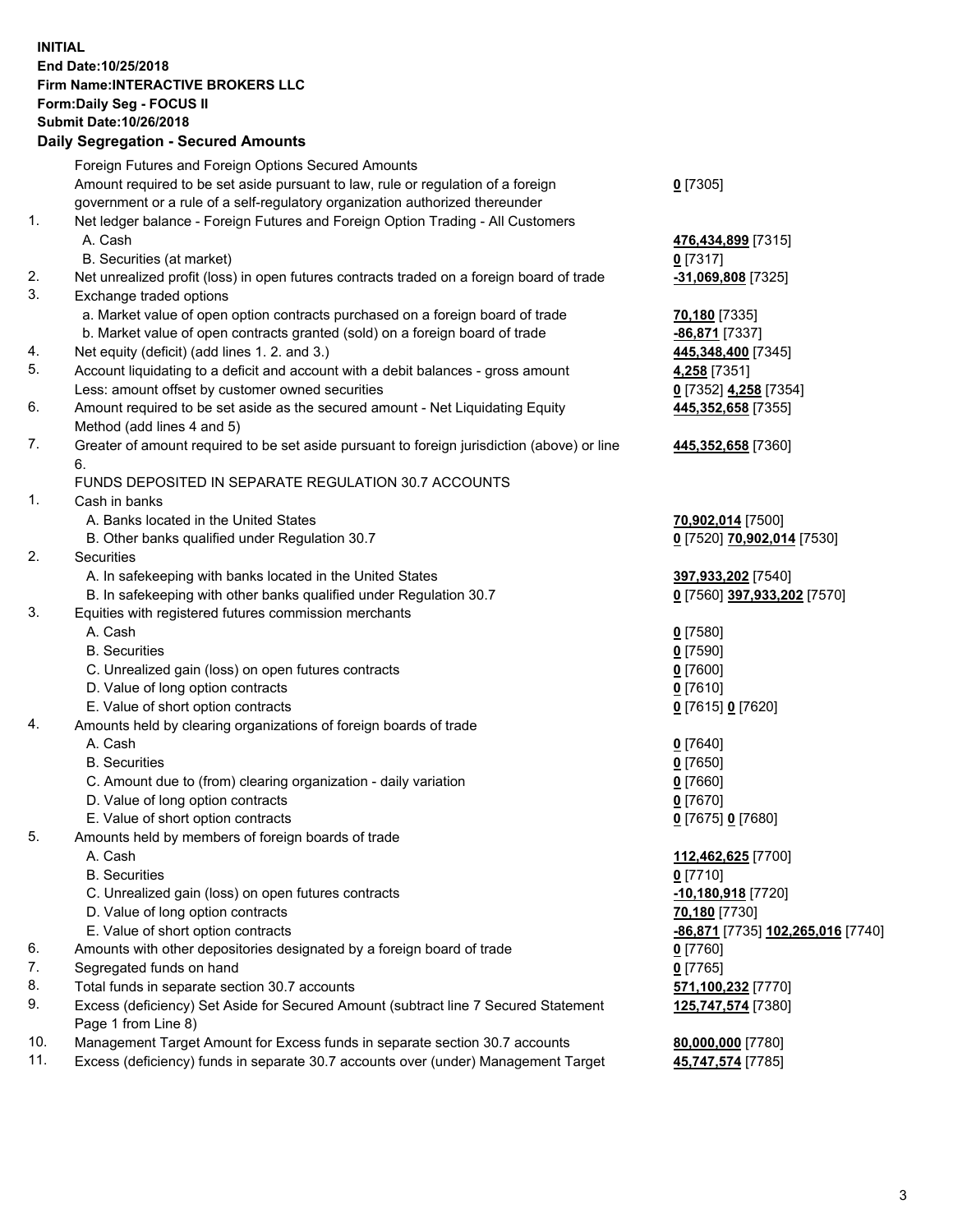**INITIAL End Date:10/25/2018 Firm Name:INTERACTIVE BROKERS LLC Form:Daily Seg - FOCUS II Submit Date:10/26/2018 Daily Segregation - Segregation Statement** SEGREGATION REQUIREMENTS(Section 4d(2) of the CEAct) 1. Net ledger balance A. Cash **4,228,747,856** [7010] B. Securities (at market) **0** [7020] 2. Net unrealized profit (loss) in open futures contracts traded on a contract market **-21,932,561** [7030] 3. Exchange traded options A. Add market value of open option contracts purchased on a contract market **482,031,902** [7032] B. Deduct market value of open option contracts granted (sold) on a contract market **-542,250,561** [7033] 4. Net equity (deficit) (add lines 1, 2 and 3) **4,146,596,636** [7040] 5. Accounts liquidating to a deficit and accounts with debit balances - gross amount **164,235** [7045] Less: amount offset by customer securities **0** [7047] **164,235** [7050] 6. Amount required to be segregated (add lines 4 and 5) **4,146,760,871** [7060] FUNDS IN SEGREGATED ACCOUNTS 7. Deposited in segregated funds bank accounts A. Cash **773,541,366** [7070] B. Securities representing investments of customers' funds (at market) **2,242,872,566** [7080] C. Securities held for particular customers or option customers in lieu of cash (at market) **0** [7090] 8. Margins on deposit with derivatives clearing organizations of contract markets A. Cash **4,735,690** [7100] B. Securities representing investments of customers' funds (at market) **1,421,638,782** [7110] C. Securities held for particular customers or option customers in lieu of cash (at market) **0** [7120] 9. Net settlement from (to) derivatives clearing organizations of contract markets **-75,668** [7130] 10. Exchange traded options A. Value of open long option contracts **485,781,959** [7132] B. Value of open short option contracts **-546,056,454** [7133] 11. Net equities with other FCMs A. Net liquidating equity **0** [7140] B. Securities representing investments of customers' funds (at market) **0** [7160] C. Securities held for particular customers or option customers in lieu of cash (at market) **0** [7170] 12. Segregated funds on hand **0** [7150] 13. Total amount in segregation (add lines 7 through 12) **4,382,438,241** [7180] 14. Excess (deficiency) funds in segregation (subtract line 6 from line 13) **235,677,370** [7190] 15. Management Target Amount for Excess funds in segregation **155,000,000** [7194] 16. Excess (deficiency) funds in segregation over (under) Management Target Amount **80,677,370** [7198]

Excess